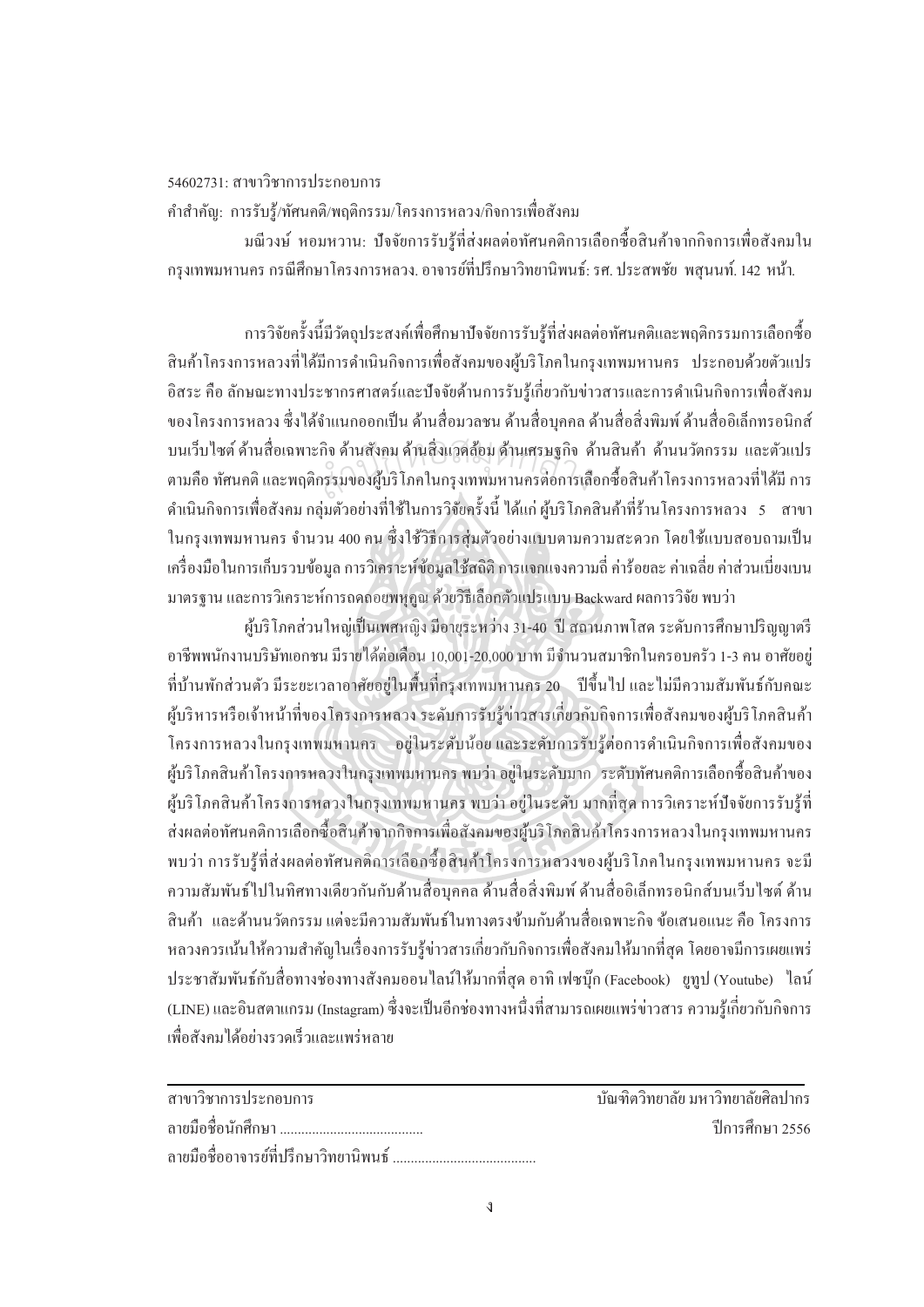## 54602731: MAJOR: ENTREPRENEURSHIP

KEY WORDS: PERCEPTION/ATTITUDE/BEHAVIOR/ROYAL PROJECT/SOCIAL ENTERPRISE MANEEWONG HOMWARN: PERCEPTION FACTORS AFFECTING CONSUMER'S ATTITUDE ON BUYING PRODUCTS FROM SOCIAL ENTERPRISE IN BANGKOK: A CASE STUDY OF THE ROYAL PROJECT. THESIS ADVISOR: ASSOC. PROF. PRASOPCHAI PASUNON. 142 pp.

This research had an objective to study the perception factors affecting consumers' attitudes in buying products from a social enterprise in Bangkok, namely the Royal Project. The independent variables in the model included demographic characteristics and the media perception of corporate social service of the Royal Project which was categorized into mass media, personal communication, printed materials, electronic media on web sites and special-purpose media. The aspects of society, environment, economy, products and innovation were also considered. The dependent variables involved the consumers' attitudes and behaviors toward the decision in purchasing social enterprise related products from the Royal Project. attitudes and behaviors toward the decision in purchasing social enterprise<br>ducts from the Royal Project. 61 of 12 page of The Royal Project in<br>The population of 400 samples from five branches of The Royal Project in and behaviors toward<br>the Royal Project.<br>lation of 400 samples f

Bangkok was considered. Questionnaires with convenience selection were used as a tool for data collection. Using techniques of descriptive statistics, the researcher analyzed the data obtained in terms of frequency, percentage, mean and standard deviation. Additionally, this research conducted pertinent analyses using backward elimination multiple regression analysis models.

The results of the research showed that the majority of personal characteristics of this sample group were 31-40 years old female with education level of Bachelor degree. They were private employees with salaries of 10,001 to 20,000 baht/month and had been living in private homes with 1-3 of family members in Bangkok for more than 20 years. They had no relationship with the directors or officers of the Royal Project. The perception of most samples was at a low level about the social related activities of the Royal Project but that for social operation was at a high level and the attitude in selection of the Royal Project products was at a highest level.

 The analysis of factors affecting the perceived attitudes of the consumers toward buying the Royal Project products in Bangkok was conducted. The results showed that the customers' perceived attitudes related proportionally to personal communication, printed materials, electronic media, products and innovation but related in the opposite direction to special-purpose media. The authors therefore suggest that the Royal Project should elevate the level of consumers' perception by means of available social networks e.g., Facebook, Youtube, LINE and Instagram as a rapid and extensively covered means of educating the public of its social-related activities.

| Program of Entrepreneurship | Graduate School, Silpakorn University |
|-----------------------------|---------------------------------------|
|                             | Academic Year 2013                    |
|                             |                                       |